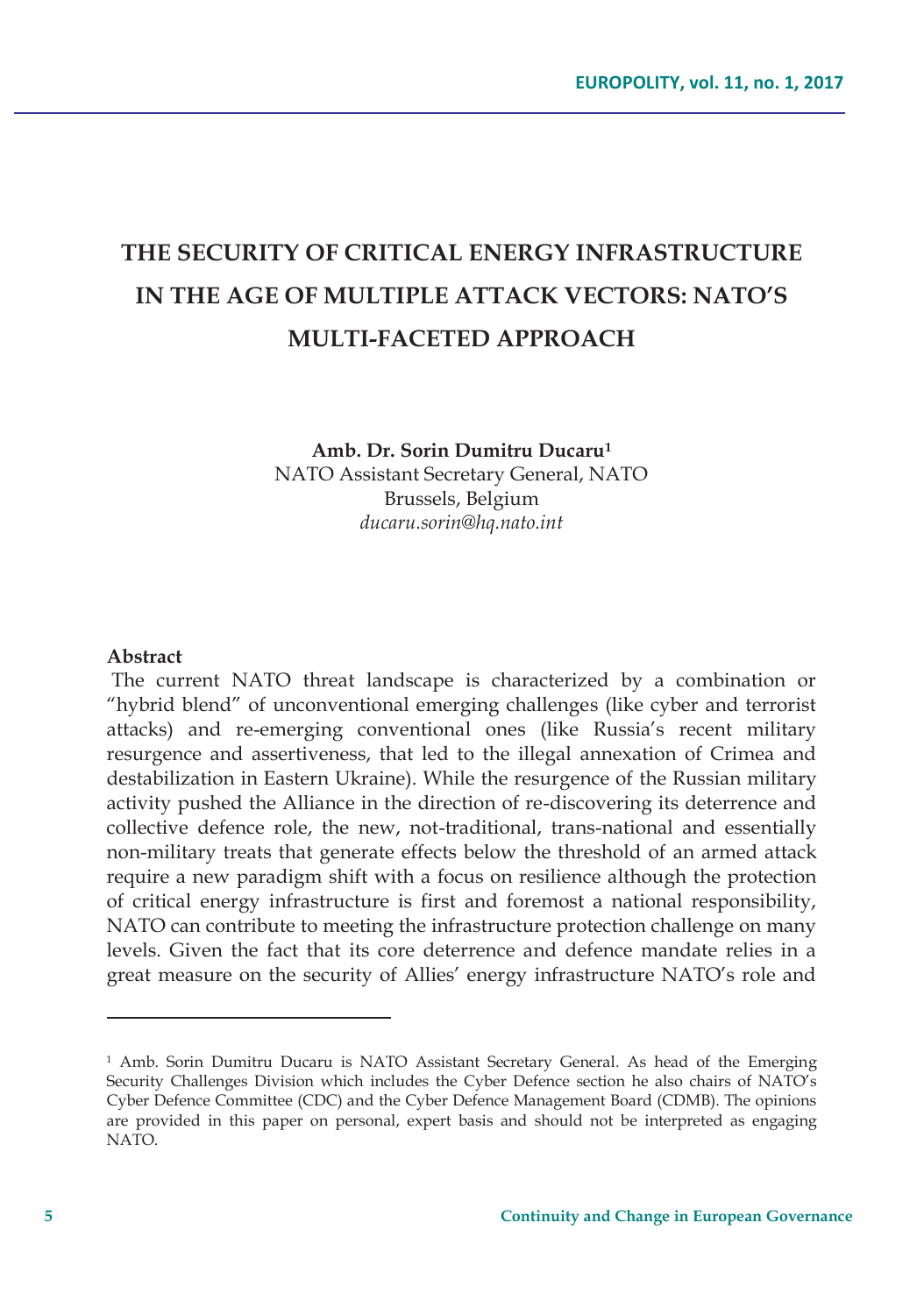actions in reducing the vulnerabilities and strengthening the resilience of such infrastructure can only increase. A multi-faceted, multi-stakeholder and networked approach is needed to be able to strengthen defences and resilience of critical infrastructure such as energy. Understanding and defending against cyber or terrorist threat vectors, increased situational awareness, education, training, exercises, trusted partnerships as well as increasing strategic security dialogue and cooperation are key for such a comprehensive/network approach to the challenge.

#### **Keywords**

Collective defence, deterrence, early warning, education, exercises, hybrid warfare, resilience, security of energy infrastructure, training, terrorism

## **1.INTRODUCTION: A DOUBLE PARADIGM SHIFT FOR NATO**

Russia's illegal annexation of Crimea in 2014 is widely regarded as a paradigm shift for NATO. After a quarter century of focusing on crisis management operations, the transatlantic alliance was prompted to re-discover its traditional core mission of collective defence and deterrence. Accordingly, NATO has embarked on the biggest military reinforcement since the end of the Cold War. By establishing a military presence in Central and Eastern Europe, NATO brings home to Allies and adversaries alike that the military solidarity between the members of the Alliance is rock-solid.

Yet the return of collective defence is only half the story. Underneath the return to collective defence and deterrence lies a second paradigm shift that is still less clearly identified and acknowledged the growing importance of non-traditional, non-military threats against the infrastructure of modern industrial societies. As these threats cannot be deterred by traditional military means, they put the onus on enhancing "resilience". Only if both shifts are sufficiently understood will NATO be able to remain an effective provider of security for its 900 million citizens. Although many of these threats occur below the threshold of an armed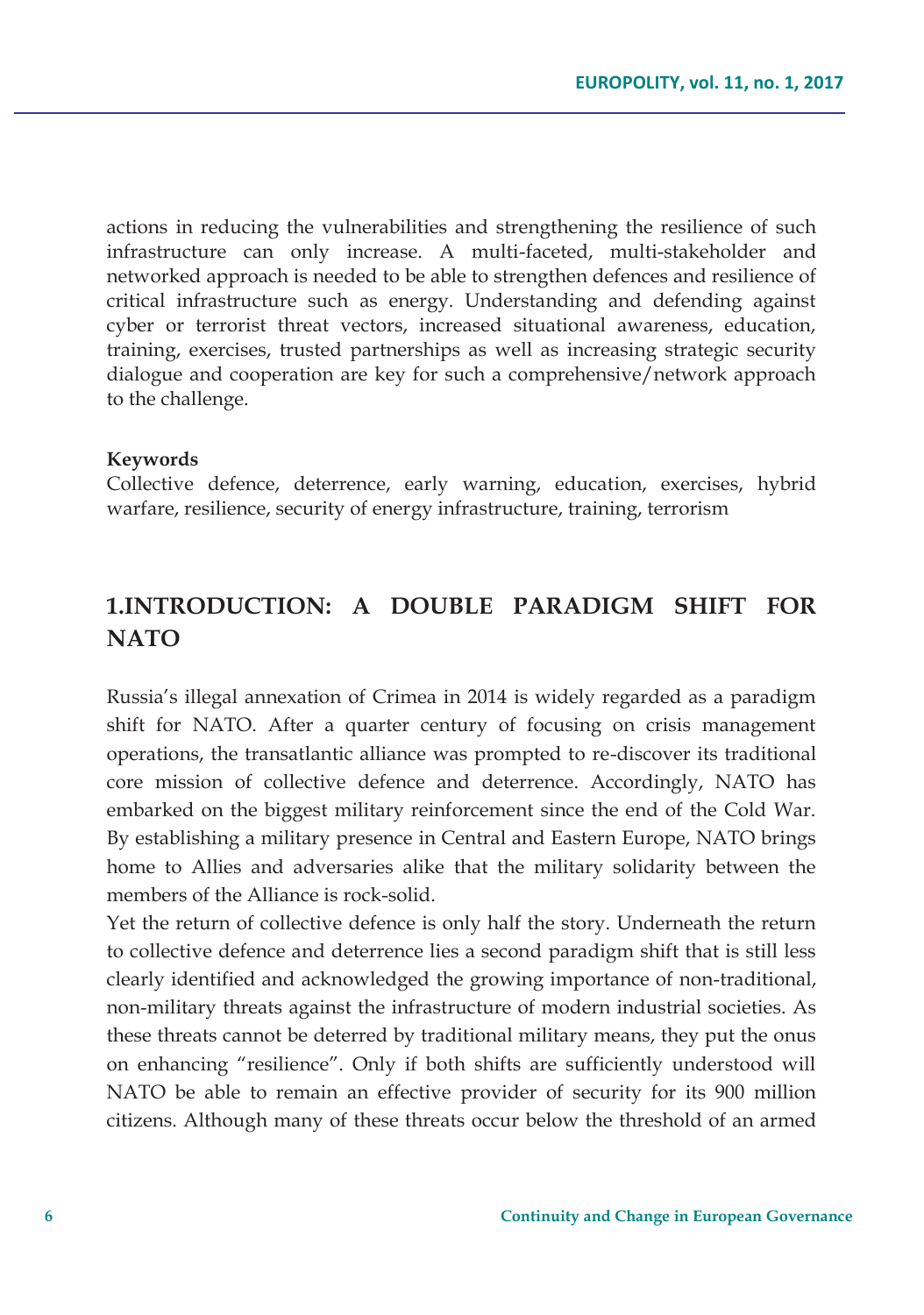attack and therefore might not face the deterrent effect of a collective defence response under Article 5 of the Washington Treaty, they can, however have significant implications upon human, social, economic activity or upon national and international security.

How is NATO coping with the second part of this paradigm shift, namely enhancing resilience? This paper seeks to answer this question by looking at the challenge of protecting critical energy infrastructure through the prism of NATO's recent experience.<sup>1</sup> Although the protection of critical energy infrastructure is first and foremost a national responsibility, NATO can contribute to meeting the infrastructure protection challenge on many levels. Given the fact that its core deterrence and defence mandate relies in a great measure on the security of Allies' energy infrastructure NATO's role and actions in reducing the vulnerabilities and strengthening the resilience of such infrastructure can only increase. The recent implementation of the Alliance Enhanced and Tailored Forward Presence in the countries on the Eastern frontier of the Alliance can only underscore this aspect since mission success will depend on the reliability and resilience of critical infrastructure in the Allied host nations.

## **2.THE IMPORTANCE OF STRENGTHENED ENERGY INFRASTRUCTURE CYBER DEFENCES**

Given its critical role in the functioning of a modern economy as well as in supporting collective defence efforts, energy infrastructure remains among the most critical components that determine a nation's security. Increasing digitisation (e.g. smart grids, smart meters and the internet) has made the energy sector more efficient, yet at the same time more vulnerable. For example, attacks

<sup>&</sup>lt;sup>1</sup> NATO's role in Critical Infrastructure Protection in general does not rely on a regulatory approach. Rather, the focus is on building skills and capabilities, for example by promoting governance and resilience in the field of civil emergency planning with a focus on consequence management. The main goal is to support national plans by promoting higher standards of preparedness and better interoperability in consequence management.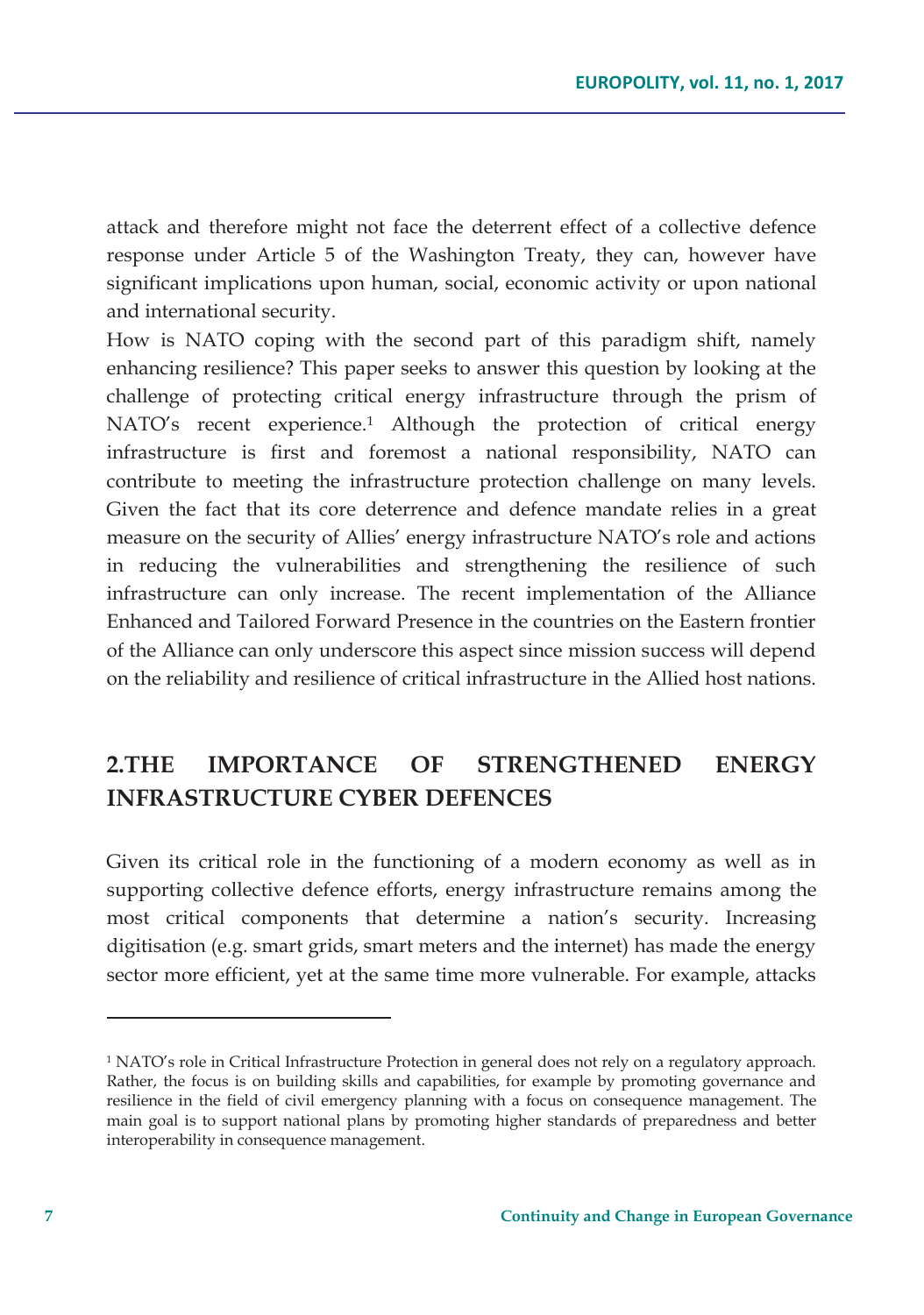on Industrial Control Systems can result in massive physical damage such as the breakdown of critical machinery, which cannot be replaced quickly. A wellorchestrated cyberattack could thus bring down crucial components of a country's energy infrastructure, resulting in massive economic and financial disruption and arguably even loss of life. Unsurprisingly, therefore, the energy sector is also among the targeted sectors by cyber attackers. According to the former Director of the US National Security Agency, General Keith Alexander, 41% of cyber-attacks are targeting energy enterprises, particularly oil and gas (Schouker 2016).

NATO has long recognised the increasing importance of cyber defence. While the major focus of NATO's effort is directed at protecting NATO's own networks, the magnitude of the cyber challenge requires much more than mere technical improvements. Consequently, NATO has developed a comprehensive cyber policy that brings together technical, political and legal elements. One visible step in this regard was the recognition of cyberattacks as a potential trigger for invoking Article 5 of the Washington Treaty, NATO's collective defence clause. NATO has also recognised cyber as a distinct military domain, on a par with land, sea and air.

NATO's Cyber Defence Policy also provides for streamlined cyber defence governance, procedures for assistance to Allied countries in response to cyberattacks, and the integration of cyber defence into operational planning, including civil emergency planning. Further, the policy defines ways to take awareness, education, training and exercise activities forward, and encourages further progress in various cooperation initiatives, including those with partner countries and international organisations. Cooperation with industry and other important actors, such as the European Union will allow further progress in minimizing vulnerabilities. Companies will also have to develop a better understanding of the need for investing in cyber defence, and not simply discard such financial investments as detrimental to one's competitiveness.

Another challenge is the cyber defence related training of energy infrastructure operators: the damage inflicted by the reckless handling of computers and storage media could be much reduced by greater awareness. In particular, the shift from information technology (IT), where the focus is on securing data, to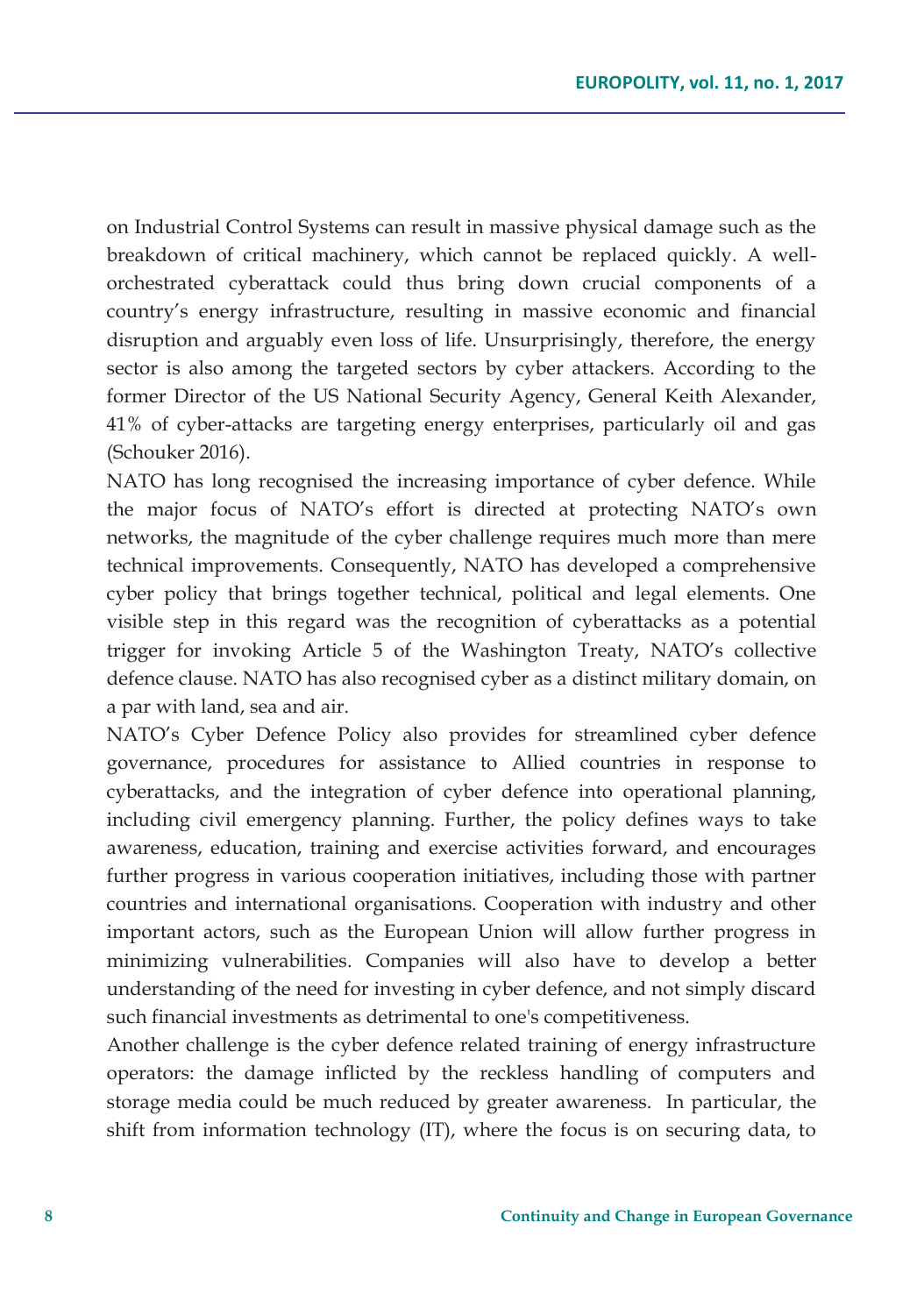Industrial Control Systems (ICS), where the focus is on securing the operation, must be sufficiently understood by everyone involved. Consequently, NATO's work on cyber defence education and training, most prominently through its Centre of Excellence in Estonia, includes education on Critical Information Infrastructure Protection, where issues such as investment in protection, information sharing and risk assessment are being discussed.

In addition, energy systems in the military may also be vulnerable to cyberattacks. In particular, such vulnerabilities might exist in fuels distribution, which has become fully automatised. For example, the Pentagon has adopted networked computers for all dimensions of administrative and logistical activity, while the US Defense Logistics Agency (DLA) holds the mandate for fuels provision for the armed services and has developed digital tools to perform its fuels supply mission. Moreover, DoD fuels management utilises Windows-based client-server applications (Bronk 2014, 14). Thus, military energy systems are not immune to cyberattacks.

### **3.DEFENCE AGAINST TERRORISM**

Most analysts agree that international terrorism represents the main man-made threat to energy infrastructure as long as it has effects over the human life. The low number of successful or attempted terrorist attacks against the energy infrastructure of NATO members may indicate that, at present, terrorist groups do not possess the resources or knowledge to conduct coordinated major attacks against energy infrastructure assets on NATO territory. According to some sources, three non-NATO countries – Colombia, Iraq and Pakistan – account for half of all attacks worldwide on energy infrastructure in the years 1980 – 2011 (Giroux, Burgherr, Melkunaite 2013). However, risks to critical energy infrastructures cannot be confined to specific borders. As NATO member states still heavily depend on energy imports from regions outside NATO, a terrorist attack on energy infrastructure facilities outside NATO member countries' borders can considerably reduce the Alliance's access to energy resources.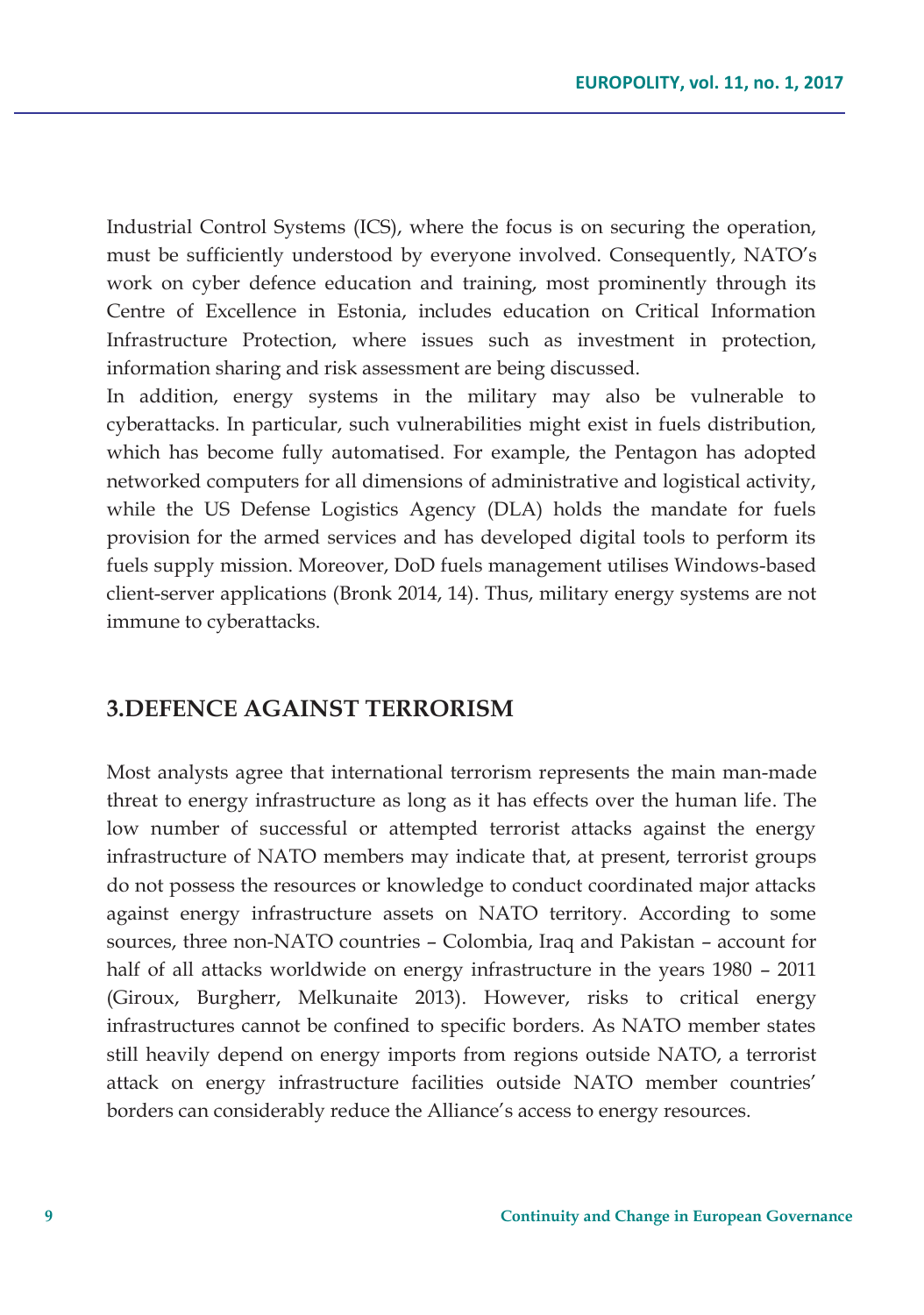Moreover, some energy producing regions, especially in the Middle East and North Africa, are particularly vulnerable to threats against energy infrastructure and suffer from hundreds of terrorist attacks each year. Finally, the world's energy production industry is still very much concentrated in relatively few areas – for example, half of the world's oil production comes from just over 100 large oil fields. As the characteristics of the oil industry makes oil prices very sensitive to any kind of disturbance, even an unsuccessful attempt to target strategic energy facilities could cause major oil price hikes.

Over the years NATO has acquired valuable expertise in countering asymmetric threats and in responding to terrorism. Through the Defence Against Terrorism Programme of Work NATO works on capability development, the use of innovative technologies and improvements to procedures – this can cover topics as diverse as hardening of helicopters against shoulder-fired anti-aircraft missiles, to improved procedures for clearance of mines and Improvised Explosive Devices from convoy routes. These efforts are matched by work on preparedness to deal with the consequences of attacks – including the threat of Chemical, Biological, Radiological and Nuclear (CBRN) attacks – through civil emergency planning and training coupled with critical infrastructure protection. NATO's Centres of Excellence are important contributors to many projects, providing expertise across a range of topics including military engineering for route clearance, countering IEDs, explosives disposal, cultural familiarisation, network analysis and modelling.

While the protection of energy infrastructure is not in the centre of NATO's counterterrorism approach, the fact that terrorists often target such infrastructure is reflected in the efforts of the Alliance to raise awareness through education and training activities. NATO's Centre of Excellence on Counterterrorism in Turkey plays an important role in this regard, for example by offering courses that also cover Critical Infrastructure Protection. The NATO School in Oberammergau, Germany, is also integrating lectures on terrorist threats against critical energy infrastructure into relevant courses. NATO can also call on an extensive network of civil experts, from government and industry, to help respond to requests for assistance. Its Euro-Atlantic Disaster Response Coordination Centre (EADRCC) coordinates responses to national requests for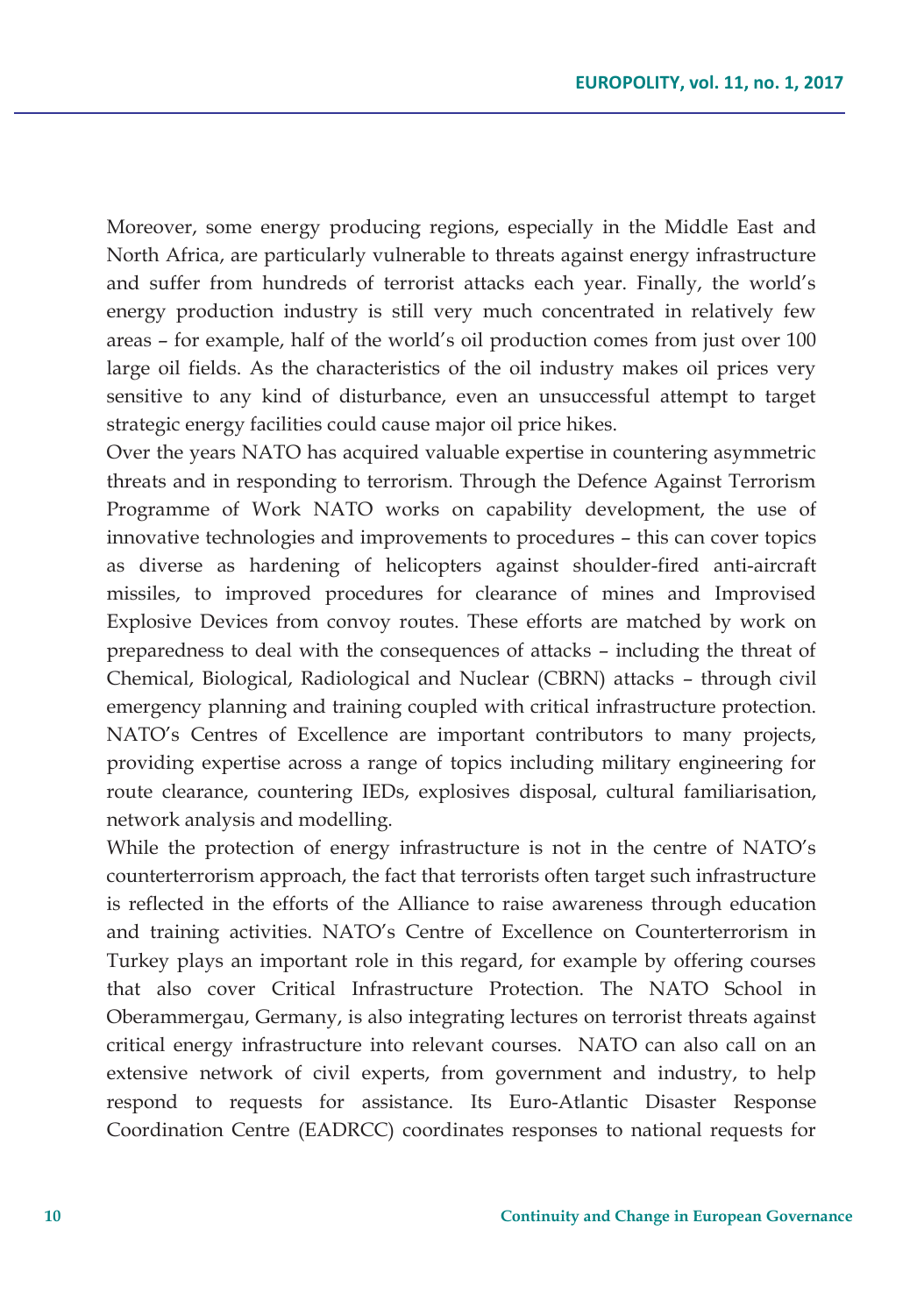assistance following natural and man-made disasters including terrorist acts involving CBRN agents.

## **4.EDUCATION, TRAINING, AND EXERCISES**

The growing importance of energy considerations in the international political debate is making energy security a permanent fixture in NATO's education and training programmes. Diplomats and military leaders alike must be given the opportunity to develop a better understanding of energy and related issues, such as resource competition and climate change, as drivers of future security developments. In addition, energy supply disruptions and critical energy infrastructure failures could affect not only the normal functioning of the economy, but also – as was clearly demonstrated in the case of Ukraine – a country's ability to effectively organise its defence. Energy is therefore a tempting target in hybrid warfare, and preparedness for energy-related incidents through training and exercises is key for a comprehensive defence.

To this end, new energy security courses have been set up at NATO's training facilities as well as the NATO Energy Security Centre of Excellence in Lithuania, and existing courses and exercises are augmented with appropriate energyrelated elements. Given that NATO has no direct role in critical energy infrastructure protection, the focus of most such courses lies on strategic awareness, i.e. they provide the participants with a clearer understanding of threats to energy infrastructure. However, Table-Top Exercises (TTX), for example, also allow for a focused analysis of very specific infrastructure challenges. The NATO Energy Security Centre of Excellence, for example, has conducted such a TTX with Ukraine and even contributed to a "Green Book" about Ukraine's electricity network (Biriukov, Kondratov, Nasvit, Sukhodolia 2015).

The challenge of critical energy infrastructure protection will be increasingly reflected in NATO's exercises. The more non-traditional challenges such as energy and cyber are being incorporated in relevant exercise scenarios, the more the players will be forced to realise the criticality of energy supply, including for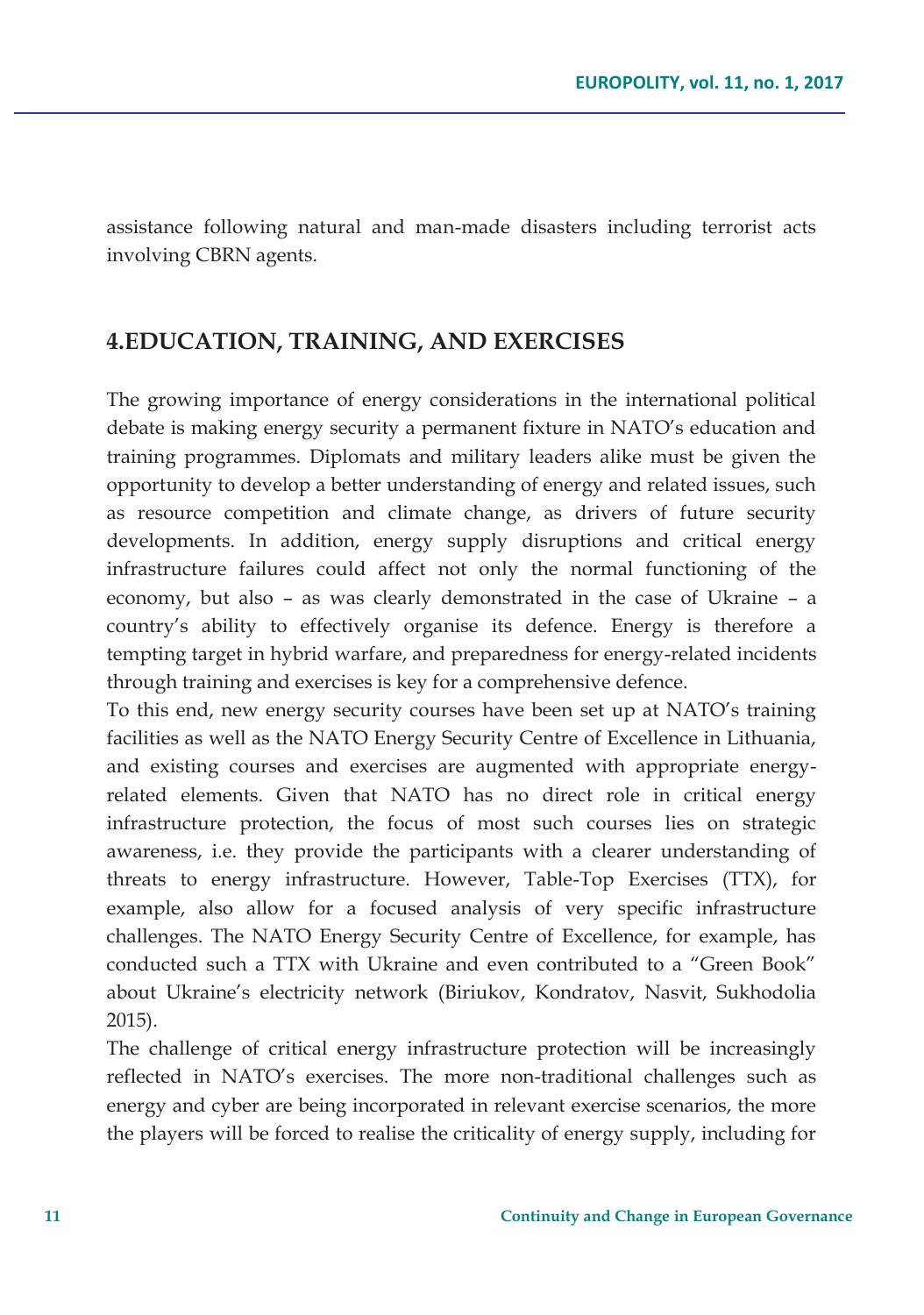military planning. Here, too, the Centres of Excellence have emerged as major enablers, due to their flexibility in organising and conducting a wide range of training and exercise events on energy infrastructure challenges.

## **5.INCREASED SITUATIONAL AWARENESS THROUGH INTELLIGENCE SHARING AND STRATEGIC ANALYSIS**

By bringing together over 60 intelligence services, NATO provides a unique forum for discussing current and future threats, including to energy security. Intelligence-sharing includes the security of critical energy infrastructures, particularly in energy producing and transit countries; and the security of transport routes. To further enhance situational awareness, NATO has stood up an Intelligence Security Division in its International Staff. In addition, NATO has also expanded its in-house analytical capabilities, allowing for a more forwardlooking analysis of how energy, economic, environmental and other factors may affect Allied interests and impact on NATO's policies and operations.

The crises to the East and to the South of NATO feature significant energy dimensions. To the East, Russia continues to use energy as part of its hybrid strategy of ensuring that its neighbours remain weak and fragile. To the South, the low oil price environment threatens to destabilise energy exporting states in Middle East and Northern Africa, which used to safeguard against domestic unrest through generous subsidies to their populations. In Syria and Northern Iraq, Daesh (ISIL) managed to fund its operations from illegal oil sales over a considerable period, making it the world's wealthiest terrorist organisation. All these developments require intensified intelligence sharing among Allies to allow for a comprehensive assessment of their numerous political, economic and military implications for Allies and the Alliance.

The need for better situational awareness is particularly important in an age of "hybrid" conflicts, where an opponent uses an array of non-military means to create the kind of ambiguity that could undermine a collective response by the Allies. For example, in order to de-stabilise Ukraine, Russia applied a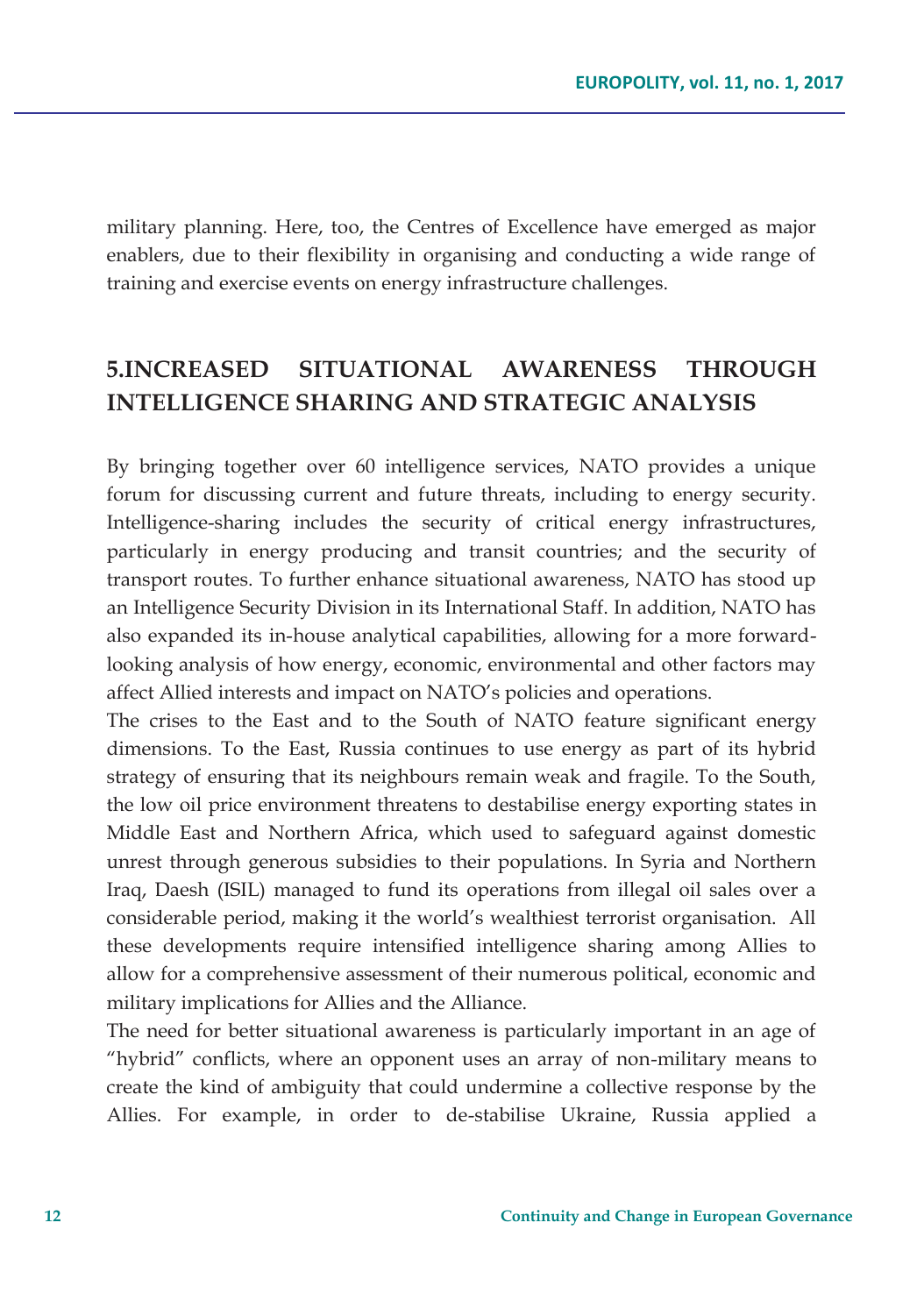combination of military, semi-military and strategic communication tools. But it also managed to integrate energy (via the expropriation of Ukrainian energy assets and pressure on the gas prices) into this strategy. Hence, if NATO wants to be serious about effectively countering "hybrid threats", it must include energy into the equation.

### **6.THE ROLE OF TRUSTED PARTNERSHIPS**

NATO's partnership network includes many energy producers and transit countries, some of which have expressed serious interest in working with NATO in the field of energy security. Consequently, sharing best practices on the protection of critical energy infrastructure remains NATO's most frequently offered cooperation item with respect to energy security. Activities in this regard benefit from NATO's longstanding expertise in crisis and consequence management and from the effective involvement of the private sector, whose unique expertise can be made available to partners through the NATO framework.

Given that the protection of critical energy infrastructure is a national responsibility, NATO's role is largely that of a facilitator. However, experience shows that it is the specific NATO context that attracts the attention of stakeholders, notably partner countries and industry. NATO's Science for Peace and Security Programme has also emerged as an effective tool to further developing practical cooperation with partners, as it provides opportunities for NATO member and partner countries to develop new methodologies and technologies in the field of energy security, including the protection of critical energy infrastructure.

In addition to regular meetings among Allies on energy security issues, individual partners can meet with Allies at various levels in the so-called "28+n" format. These meetings have given Allies detailed insights about these partners' energy policies and security perceptions. In turn, these partners were provided with a highly valued opportunity to inform Allies about their national energy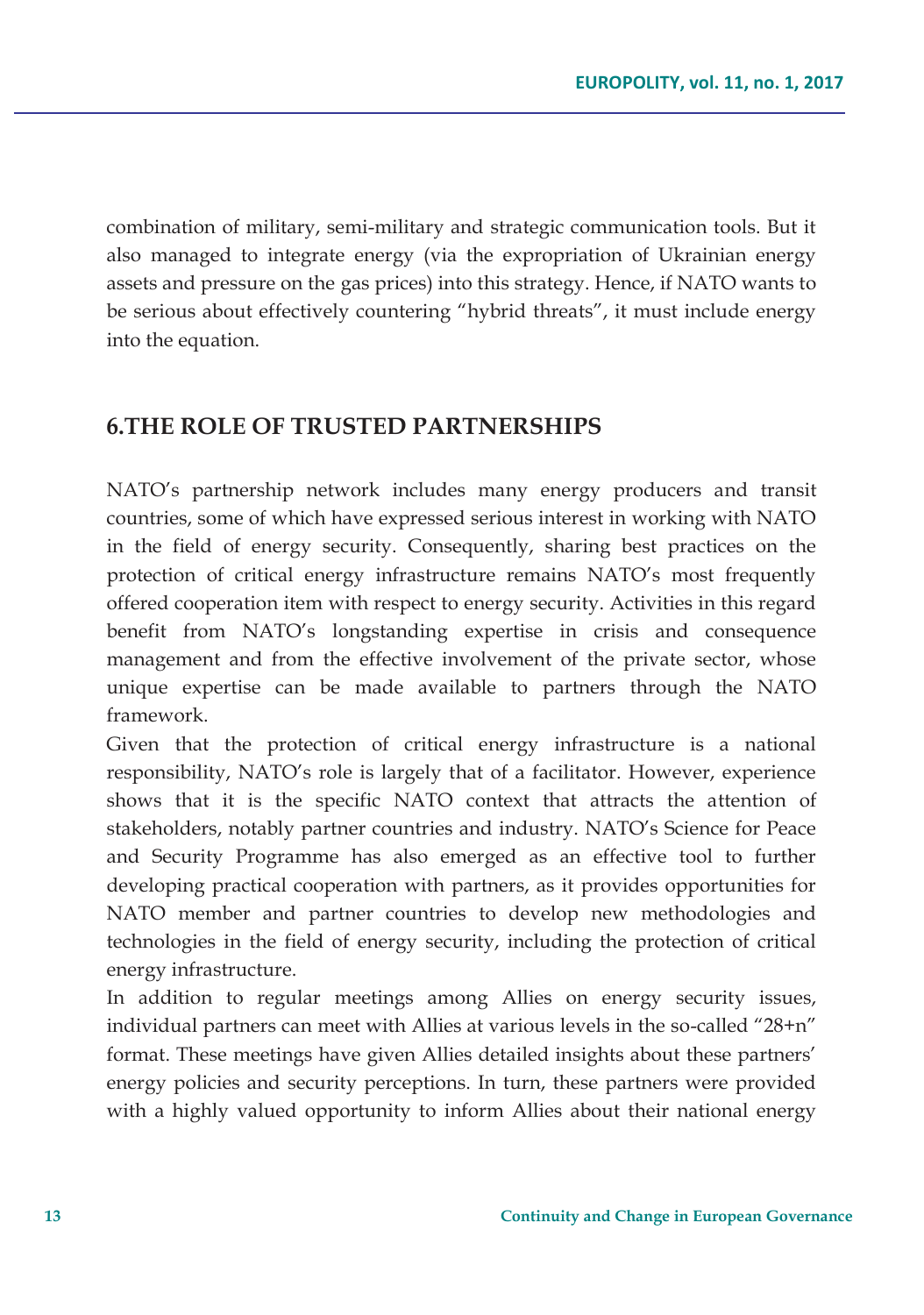outlook and their expectations about future cooperation. Moreover, upon the request of a partner country and agreement by Allies, NATO can dispatch Advisory Support Teams (AST) to evaluate infrastructure vulnerabilities or assess damage to energy installations, as was the case in Georgia after the 2008 war with Russia. Similarly, after the outbreak of the Russia-Ukraine crisis in 2014 NATO dispatched an AST to Kiev to review the emergency plans of Ukrainian power plants. NATO also can, upon request, support the protection of partners' critical energy infrastructures, whether by supporting national communication and intelligence networks or through aerial and maritime patrols.1

## **7.OUTREACH TO OTHER INTERNATIONAL ORGANISATIONS AND THE PRIVATE SECTOR**

When it comes to energy infrastructure protection, the logic of partnership extends far beyond individual nations. For example, most of the relevant energy data is being collected and analysed by specific institutions, notably the International Energy Agency (IEA). NATO cannot match, nor should it duplicate, the superb analytical resources of the IEA in the area of energy. However, NATO also cannot afford to miss important energy elements in assessing the wider security picture. Hence, the way forward lies in regular dialogue and mutual participation in certain exercises. This will contribute to a consistent evaluation of energy risks, including those with a hybrid dimension. The logic of partnership also applies to NATO's relations with the European

Union. Many of the new challenges are both internal and external in nature. For

<sup>1</sup> While the protection of land-based critical energy infrastructure is not a dedicated NATO responsibility, the maritime domain presents a different picture. Today about one-half of energy resources is moved by tankers on fixed maritime routes, which means that any NATO naval operation that contributes to the security of major sea lanes is, by definition, also a contribution to energy security. By protecting international shipping off the Horn of Africa, NATO's counter-piracy operations in the Indian Ocean have clearly demonstrated the potential to deter or disrupt actions that could undermine energy supplies. Accordingly, NATO's maritime strategy documents make a clear case for the role of navies in energy security.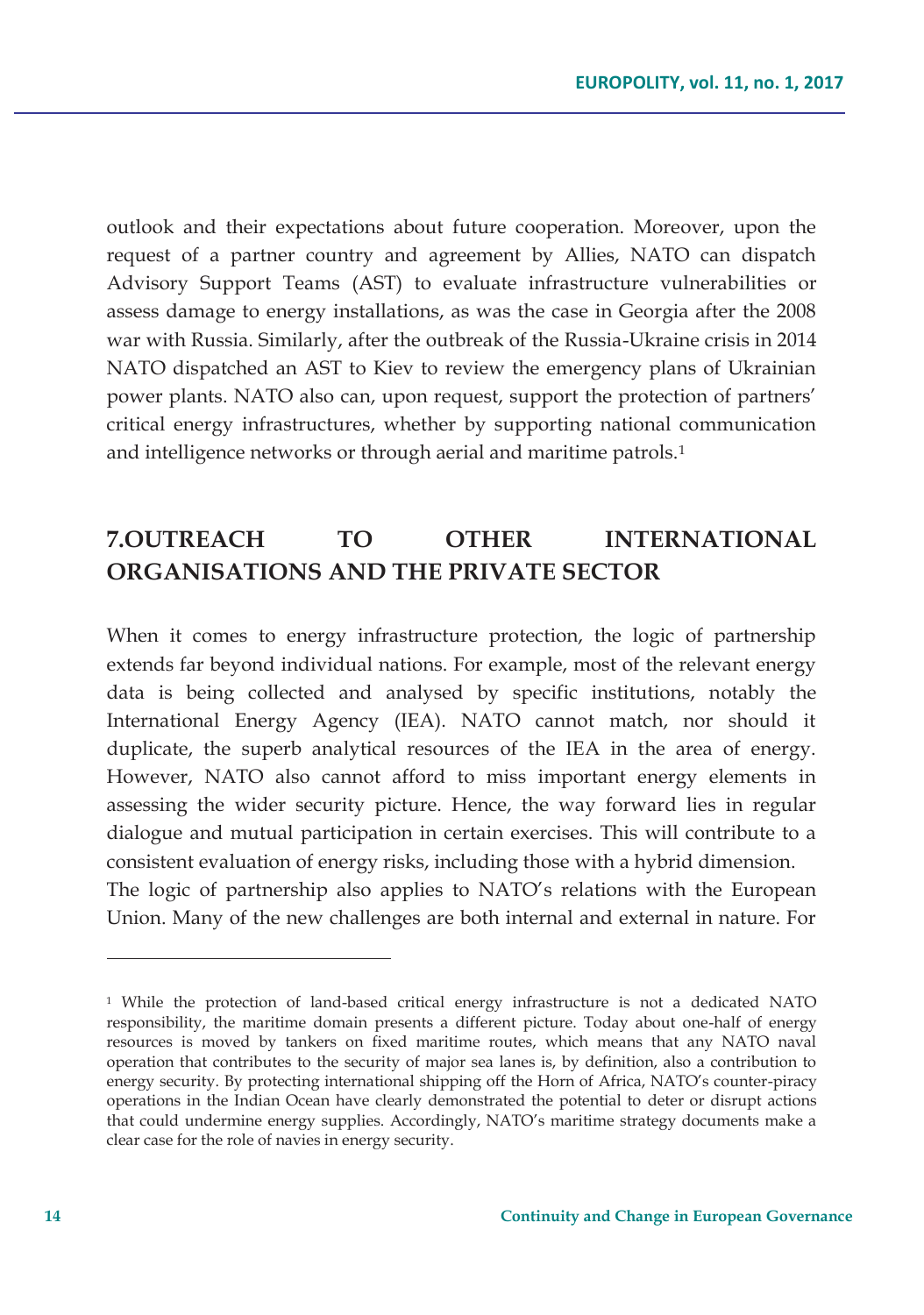example, terrorism can be home grown or imported, while protecting national networks and energy infrastructures are essentially national responsibilities. This poses entirely new coordination challenges for all actors involved. A stronger NATO–EU relationship would be a major step toward overcoming such challenges. Moreover, the Ukraine crisis demonstrated the EU's growing effectiveness as an energy actor. The Union's role in brokering a deal about the price of Russian gas for Ukraine, as well as its success in organising organizing the "reverse flow" of Russian gas to Ukraine via Poland and Slovakia, were impressive examples of an emerging European energy solidarity, in this case even for the benefit of a non-EU neighbour.

Against this background, NATO-EU discussions on hybrid threats, staff-to-staff collaboration, and the search for greater synergies in each other's training and education efforts appear both urgent and feasible. While Norway and Turkey remain outside the EU for the time being, their respective roles as an energy producer and energy hub for Europe would suggest that a NATO-EU dialogue is fully in line with their own security and economic interests. While certain national sensitivities of NATO Allies and EU members must be respected, the urgency for closer coordination and cooperation between both organizations is greater than ever.

Another part of a better connected NATO is a sustained relationship with the private sector. The reason for this is simple: most of the critical infrastructure is owned by private companies. According to the US Department of Homeland Security, 85 percent of the US critical infrastructure is owned by the private sector (*Critical Infrastructure protection: Progress Coordinating Government and Private Sector Efforts Varies by Sectors' Characteristics* 2016, 29). Hence, just as the urgency to enhance NATO's cyber defence capabilities will lead to closer ties with a range of companies, the need to develop a coherent approach to energy security will require NATO to reach out to private energy enterprises. Creating such new relationships will be challenging, since national business interests and collective security interests may sometimes prove to be irreconcilable. For example, companies may share a common interest to defend against cyberattacks, but they still remain competitors. Companies also need to balance their obligations to governments (i.e. reveal all data) with their obligations to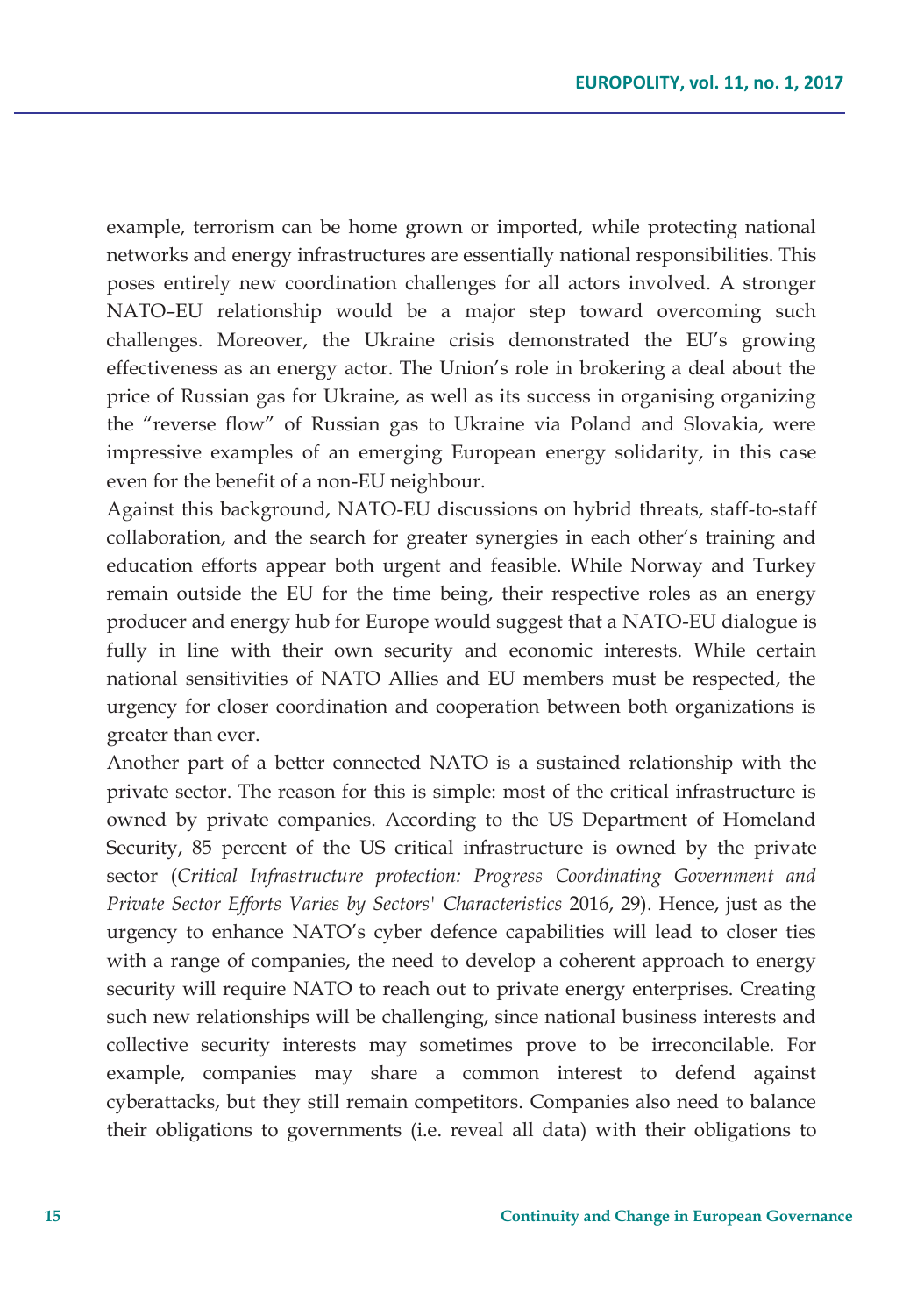their customers (i.e. protect their privacy from government snooping). Still, the nature of many emerging security challenges makes the established compartmentalization of responsibilities between the public and private sectors appear increasingly anachronistic.

#### **8.THE CRITICAL ROLE OF RESILIENCE**

Armed forces today are more reliant than ever on infrastructure that is civilianowned or operated. To have assured access to these capabilities, NATO requires robust civil preparedness in allied nations, across both the public and private sectors. Moreover, civilian services and infrastructure are potentially vulnerable to outside attack or internal disruption — and such vulnerabilities could be exploited by potential adversaries.

In the Cold War, NATO featured elaborate policies and planning for civil preparedness, involving more than 1,400 international civilian experts, as well as corresponding resources in all NATO members' capitals. The end of the Cold War led to a dramatic reduction of these capabilities. Only in 2014, when NATO's return to collective defence brought home the need to re-think civil preparedness, another systematic effort was undertaken to improve resilience across the Alliance. Based on an assessment of threats and vulnerabilities, Allies agreed on a set of minimum standards for national resilience, so-called "baseline requirements," in those areas that were deemed most critical to NATO's collective defence tasks, including resilient energy supplies.1 These baseline

<sup>1 1.</sup> *Continuity of Government*: maintaining at all times the ability to make decisions, communicate them, and enforce them, and to provide essential government services to the population.

<sup>2.</sup> *Resilient Energy Supplies*: ensuring that energy supply, including national power grids, are secure and that nations maintain the necessary prioritization arrangements and redundancy.

<sup>3.</sup> *Resilient Civil Communications Services*: ensuring that telecommunications and cyber networks remain functional even in demanding conditions and under attacks.

<sup>4.</sup> *Resilient Food and Water Supply*: ensuring sufficient supplies are available to both civilians and the military, and safe from disruption of sabotage.

<sup>5.</sup> *Ability to Deal with Large Scale Population Movements* and to be able to de-conflict such movements from potential national or Alliance military deployments and other requirements.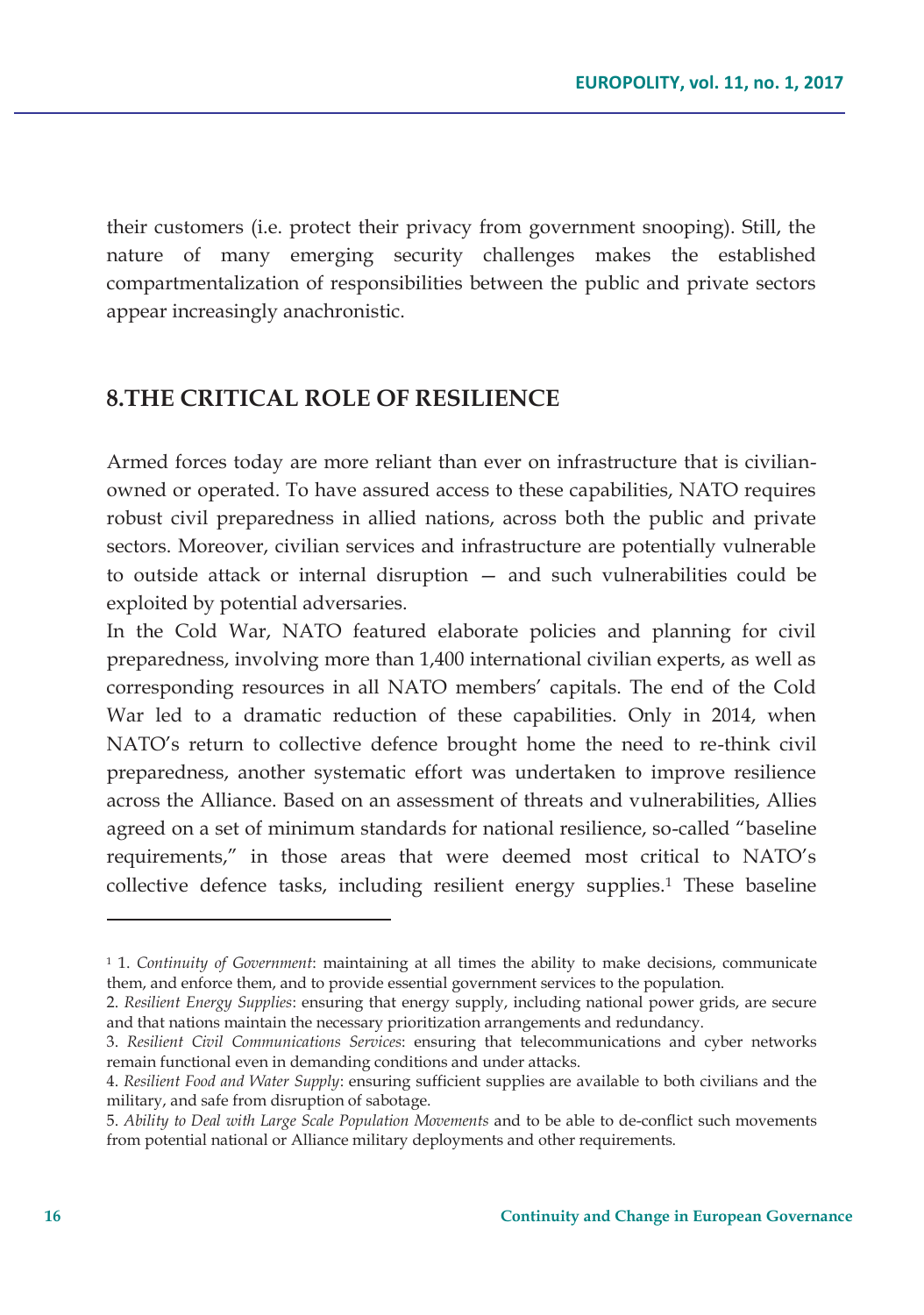requirements assist nations in conducting national self-assessments of their resilience. They are, in essence, a minimum standard. They represent the level of resilience that each Ally is expected to meet so that the core functions of continuity of government, continuity of essential services to the population and civil support to the military are at all times maintained – even in the most demanding scenarios.

The baseline requirement on resilient energy supplies aims at assuring access to reliable supply, including alternative sources of energy in the event of reduced availability and effective prioritisation arrangements. This requires robust and sustainable back-up plans and redundant power grids. Moreover, critical supply chains and interdependencies, in particular cross-border interconnections, need to be identified and prioritised. In other words, "resilience", including of energy systems, is now recognised as an essential basis for deterrence and the effective fulfilment of the Alliance's core tasks.

In order to be able to deter and defend against the full range of modern threats, allies need to maintain and protect critical civilian capabilities alongside and in support of military capabilities in an integrated way, and with the involvement of the whole of government and the private sector. Delivering the forces and other military capabilities that NATO requires to implement its collective defence mission or to project forces beyond its territory relies on civilian resources, including energy. During the Cold War, many of these resources, such as railways, ports, pipelines or electricity grids, were state-owned and thus could be easily transferred to NATO's control in crisis or wartime. Today, by contrast, 90 per cent of NATO's supplies and logistics are moved by private companies and 75 per cent of the host nation support for NATO forces forward deployed on the territory of the eastern Allies comes from private sector contracts (Shea 2016).

<sup>6.</sup> *Ability to Deal with Mass Casualties*: ensuring that health systems can cope even in very demanding situations when there might be simultaneous pressure on civilian and military health care capabilities.

<sup>7.</sup> *Resilient Civilian Transportation Systems*: ensuring that NATO forces can move across Alliance territory rapidly and that civilian transportation networks remain functional and effective to support civil and military requirements even when challenged or attacked.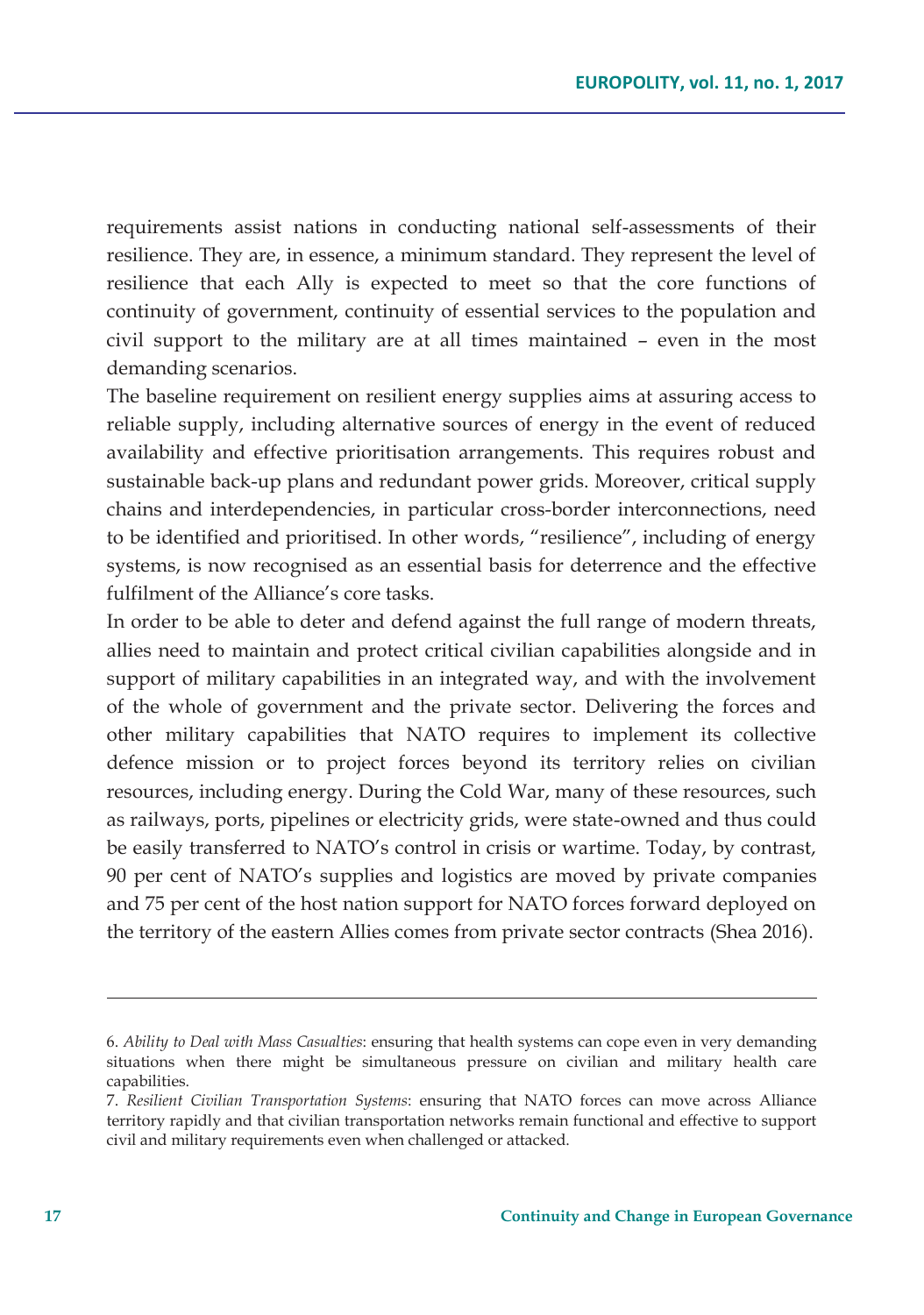Allies have also understood that, since resilience is first and foremost a national responsibility, nations must each develop and build systems that suit their own national circumstances. Finally, NATO's resilience can also be enhanced by the work of other organizations, in particular the European Union, and by strengthening the resilience of partner countries in the Alliance's neighbourhood.

#### **9.A BROADER STRATEGIC SECURITY DIALOGUE**

Further enhancing NATO's ability to meet non-traditional security challenges requires more than bureaucratic moves. It also requires a regular dialogue among Allies about broader security developments, including about challenges that are not military in nature. Thus far, many NATO members approach such discussions only hesitantly, worrying that NATO's image as a military, operations-driven organisation will unduly "militarise" non-military subjects. However, such a view risks holding NATO hostage to common misperceptions: the Allies would condemn themselves to an entirely reactive approach and thus forego opportunities for a pro-active policy.

Such a culture of forward-looking debate is all the more important as many new security challenges do not affect all Allies in quite the same way. A terrorist assault or a cyberattack against just one Ally will not necessarily generate the collective sense of moral outrage and political solidarity that one could witness after ''9/11.'' Consequently, political solidarity and collective responses may be far more difficult to generate than in the past. Admitting this is not fatalism. It is simply a reminder that the new threats can be divisive rather than unifying if allies do not make a determined effort to address them collectively. On a positive note, there are some indications that this cultural change in NATO has finally begun, as Allies have become more willing to discuss potentially controversial issues in a brainstorming mode. This welcome development must now be sustained, as pointed out above, by beefing up NATO's analytical capabilities, including improved intelligence sharing and longer-range forecasting.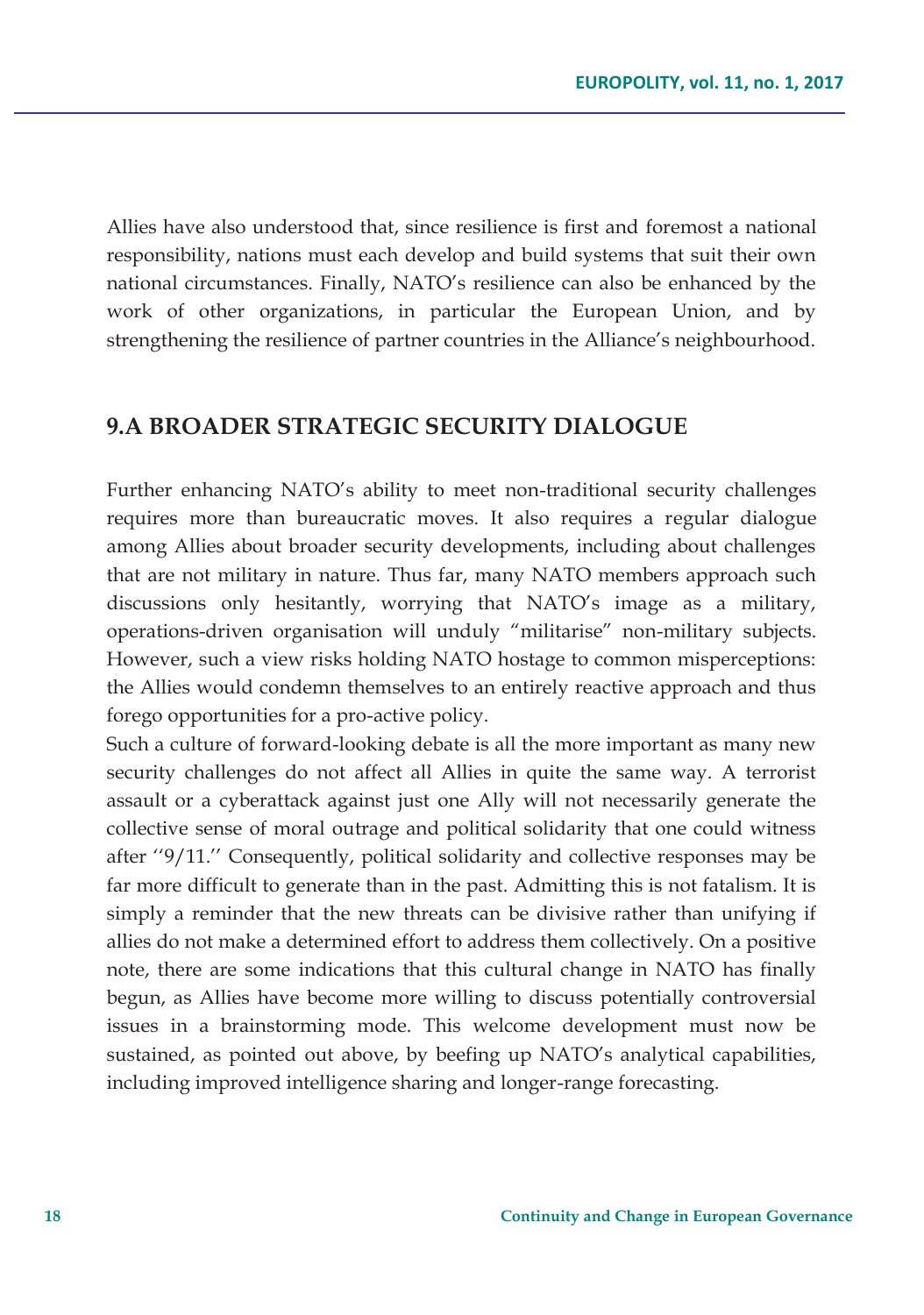## **10.CONCLUSION: "IT TAKES A NETWORK TO DEFEAT A NETWORK"**

The double paradigm shift toward deterrence and defence as well as toward resilience constitutes an enormous challenge both for individual states as well as for alliances. A security policy that accepts that certain threats cannot be prevented through deterrence, and that some damage will thus inevitably occur, may appear to some as overly fatalistic or even outright scaremongering. Still, the governments of modern industrial societies have no choice but to admit to their citizens that in an era marked by energy vulnerabilities, terrorism and cyberattacks neither the individual state nor an alliance can still offer the nearperfect protection their populations may have enjoyed in earlier decades.

Governments will therefore have to develop new forms of protection and consequence management, yet without creating a climate of fear and uncertainty. This is challenging, but it can be done. While today's security environment may be more complex than ever before, the means to cope with it have also grown. Not only have individual actors, such as International Organisations, broadened their respective remit and range of instruments; they have also started to work together, in order to exploit synergies and minimise wasteful duplication. NATO's recent evolution is a case in point: in response to a changing security environment it has enhanced its deterrence and defence posture and put additional emphasis on enhancing the resilience of infrastructure. At the same time, however, it has intensified its outreach to other institutions as well as the private sector. In short, NATO is increasingly positioning itself as part of a much broader security network. This logic of networking along with the associated change of mind-set is the key to security in the 21<sup>st</sup> century.